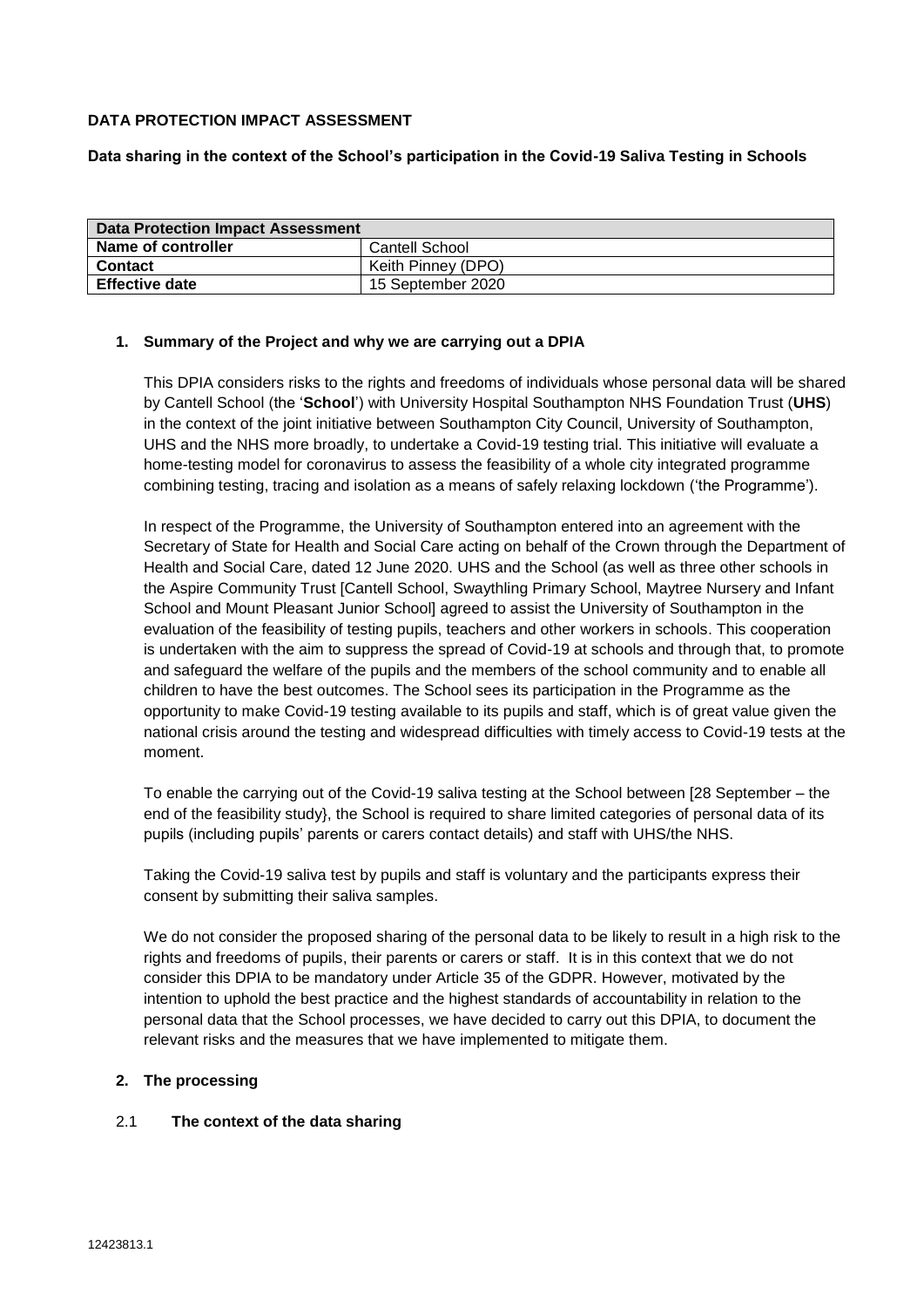2.1.1 The data subjects are pupils, their parents or guardians and staff at Cantell School. The data shared will therefore include personal data of groups considered to be vulnerable, such as children. The categories of personal data to be shared will include:

- pupil personal data- first and last name, address, including postcode, date of birth, gender, mobile phone number, school, class and for secondary school tutor and year group;
- parent or guardian of pupil first and last name, address, including postcode, mobile phone number, e-mail; and
- staff member first and last name, address, including postcode, date of birth, gender, mobile phone number, school, e-mail.

2.1.2 Covid-19 testing project is the first project of this kind carried out at the School. This means that the School has not previously shared the relevant personal data with UHS/the NHS in the same way as is proposed. This is because the proposed sharing of personal data has only become necessary in the context of Covid-19 pandemic. Although there is an element of novelty in relation to this sharing of personal data, data subjects affected would generally expect their data to be shared with the NHS in some circumstances.

2.1.3 To ensure that the proposed data sharing is carried out transparently and that the affected data subjects retain control over their personal data, the School has:

(i) sent a series of communications to parents and to staff, describing the school's participation in the Covid-19 testing programme and the way that the school will share personal data with UHS/the NHS to enable the testing at schools

(ii) the School has circulated to parents and to staff a joint privacy notice published by all parties taking part in the Feasibility Study

(iii) amended both its staff and pupil privacy notices to reflect the proposed data sharing and has drawn parents' and staff's attention to the updated privacy notice in a letter referred to above;

(iv) included the information about the right to object to the processing in the letter to parents and to staff and also in the relevant privacy notices;

(v) sought legal advice and has made the relevant staff aware of how to handle any potential objections and queries from data subjects; and

(vi) addressed the issue of dealing with data subjects' objections and requests in a data sharing agreement between the School and UHS.

2.1.4 The School has also considered the current state of technology in this area and has selected a method of transfer of the data sets that will meet the requirements of data protection law, including Article 32 of GDPR (transferring an encrypted file, with the password being supplied separately to UHS to a nominated person). Encrypted internet transfer using the NHS platform was the School's preferred option but we have been advised that it was not available. We have also considered delivering an encrypted file on encrypted USB data storage but have been advised by UHS that due to the logistics and the requirements for scalability, this would not be a workable solution.

2.1.5 The School has entered into a data sharing agreement with UHS on 15 September 2020 (the '**Data Sharing Agreement**'). A variation to the Data Sharing Agreement was created on the 22nd October 2020.

2.1.6 The School is aware that the processing of personal data in the context of Covid-19 pandemic attracts public attention, including concerns. We have ensured that only the minimum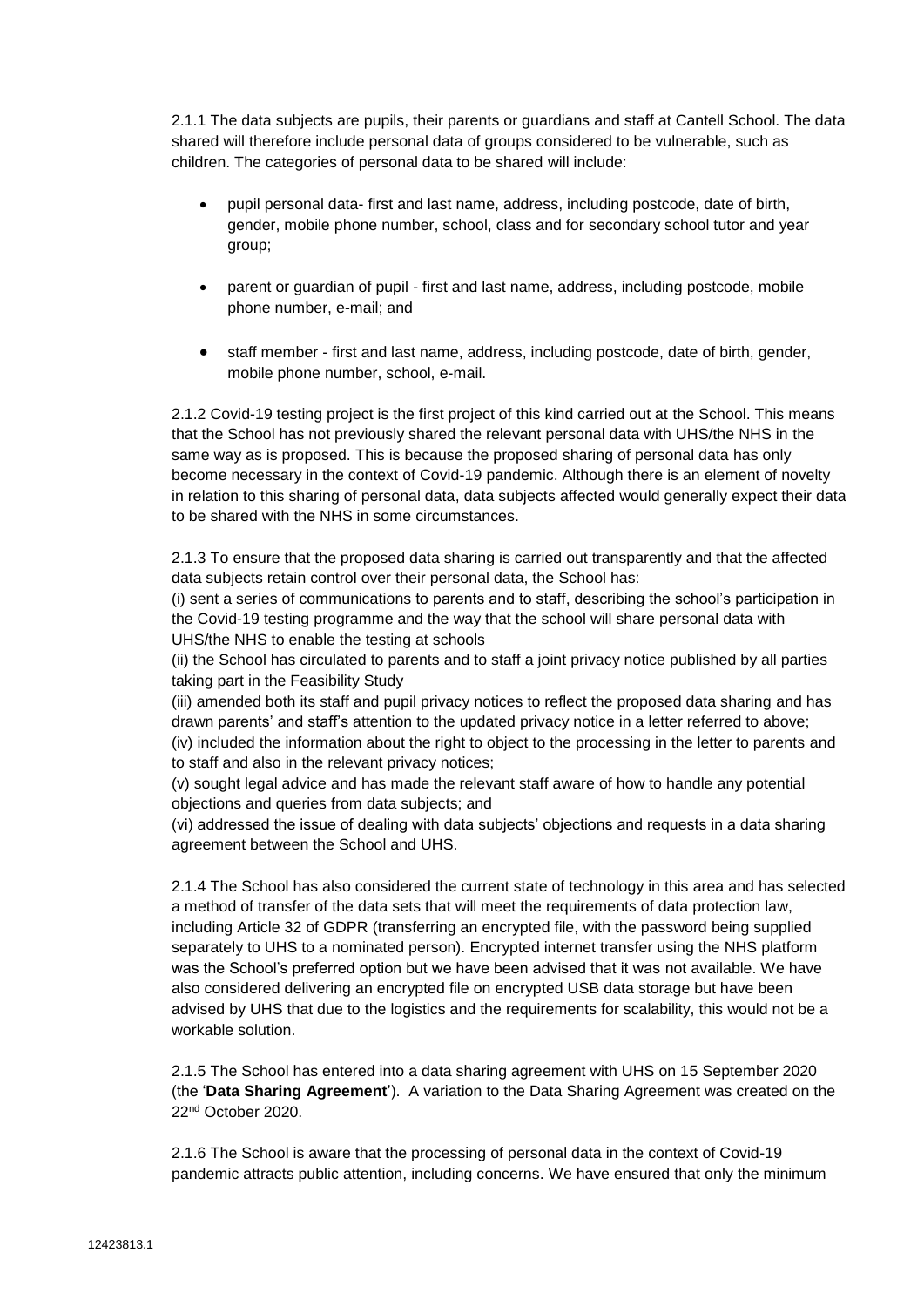amount of personal data necessary to achieve the purpose will be shared with UHS/NHS, that the data sharing, necessary for the performance of the School's public task, will be lawful, fair and proportionate and that the individuals affected will know that they have the opportunity to object.

## 2.2 **The purposes of the data sharing**

2.2.1 The School has decided to take part in the Programme with the objective of suppressing the spread of Covid-19 at the School (and to assist with the potential roll out of a broader testing programme in further schools). The School intends to facilitate the carrying out of Covid-19 saliva testing at the School to promote and safeguard the welfare of the pupils and the members of the school community, including their health and to avoid closing down of the School due to a potential spread of Covid-19. The School believes that its participation in the Programme will enable children to have the best outcomes (health-wise and education-wise). The sharing of personal data is necessary to enable the NHS to deploy test kits to pupils and staff at the School, which will support the participation by all those individuals who are interested but may otherwise not be able to take part in the testing due to various logistic difficulties.

2.2.2 The proposed data sharing as a part of the School's participation in the Programme will therefore benefit those individuals whose data will be shared and will have broad benefits for the pupils and staff at the School. It may also assist with a roll-out of the Programme nationally, resulting in benefits for pupils and school communities at other schools in protecting them from the consequences of the Covid-19 pandemic.

#### 2.3 **The nature and scope of the processing**

- 2.3.1 The categories of personal data to be shared have been set out in 2.1.1 above. Only those categories of personal data that are necessary to enable the carrying out of the testing in the School between [28 September – the end of the feasibility study], will be included in the data sharing. No special categories of personal data will be shared.
- 2.3.2 The data will be transferred from the School to UHS using a method of transfer that meets the requirements of data protection law, including Article 32 of GDPR (transferring an encrypted file, with the password being supplied separately to UHS to a nominated person).
- 2.3.3 The School has restricted the way in which UHS will be allowed to use the personal data, under the Data Sharing Agreement. This agreement is a way in which the School aims to contractually bind UHS (who, on receipt of the shared personal data will become an independent controller) to only use this data for the purpose of the Programme, which safeguards and promotes the welfare of children who are pupils at the School. The Data Sharing Agreement specifically prevents UHS from using personal data shared by the School to contact those individuals who have not consented to taking part in the Covid-19 saliva testing at School, without first obtaining agreement to such contact from the School's Headteacher.
- 2.3.4 The Data Sharing Agreement prevents UHS from transferring shared personal data outside the United Kingdom without the School's consent and it requires that UHS deletes the shared personal data at the end of the Programme, i.e. on or before the end of the feasibility study.

#### **3. Lawfulness, necessity and proportionality of the processing - compliance measures**

#### 3.1 **The lawful basis for processing**

The School has carefully considered potential lawful bases for the governing bodies of the schools to be able to share the data of the data subjects with UHS for the purpose of the Programme. The School relies on Article 6 (1)(e) of the GDPR, as the proposed sharing of personal data is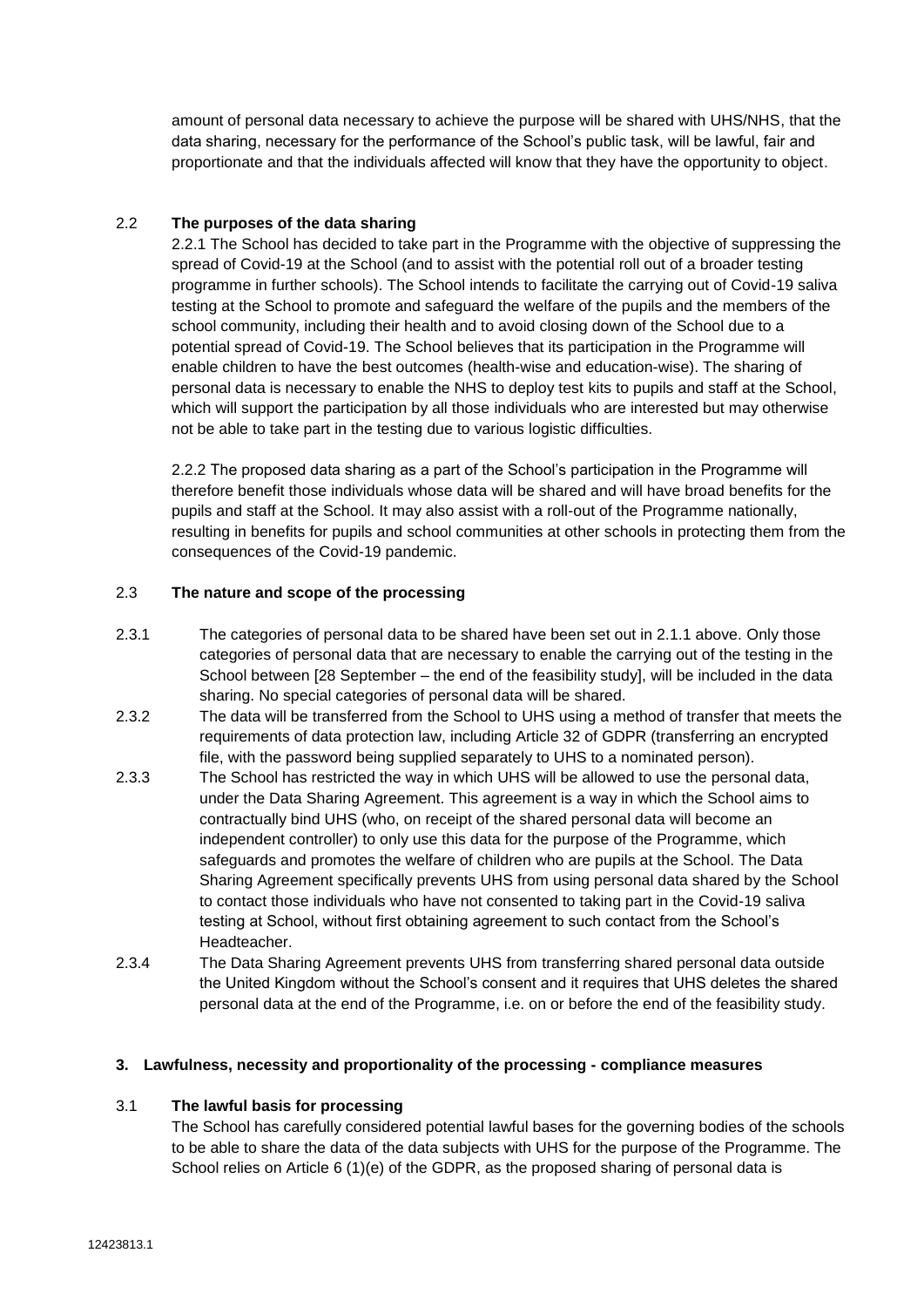necessary for the performance of a task carried out by the School in the public interest. The relevant task is set out in law, in particular in s175 of the Education Act 2002, which states as follows:

*The governing body of a maintained school shall make arrangements for ensuring that their functions relating to the conduct of the school are exercised with a view to safeguarding and promoting the welfare of children who are pupils at the school.*

To enable the Covid-19 saliva testing to commence at the School, the School has to undertake certain steps, including the sharing of personal data (which is the 'conduct' of the School). The sharing of the personal data is necessary to allow the pupils and staff members to take part in a pilot testing scheme at the School, which will assist in identifying and suppressing Covid-19 infection, and therefore will both safeguard and promote the welfare of those pupils. In allowing the conduct to proceed, the governing bodies are discharging their functions in a way that safeguards and promotes the welfare of the pupils and in particular will benefit the more vulnerable pupils.

Ancillary to the above is the governing bodies' requirement to have regard to the statutory guidance Keeping Children Safe in Education (2020) ("Guidance"). The Guidance is issued under s175 of the Education Act 2002, and defines safeguarding and protecting the welfare of pupils as:

- protecting children from maltreatment;
- preventing impairment of children's physical health or development;
- ensuring children grow up in circumstances consistent with the provision of safe and effective care; and
- taking action to enable all children to have the best outcomes.

The governing bodies are seeking to ensure that the children's physical health is not impaired, through providing them with access to free Covid-19 tests. In addition, this action is going to assist in keeping schools open, enabling children to have fewer interruptions to their education and therefore enabling children to have the best outcomes.

Supporting the above is also s10 of the Children Act 2004. This requires the local authority to promote co-operation between the authority and 'relevant partners' to improve the well-being of pupils in the local authority's area (the Schools is a relevant partner in this regard). The governing body's facilitating the sharing of the data as required is a manifestation of the School's cooperation with the local authority in order to improve the well-being of its pupils at the school (i.e. in the authority area).

The lawful basis relied on by the School for this sharing of personal data have been discussed with Alexander Hall at the Information Commissioner's Office to ensure that the School has robust lawful basis for the intended processing.

- 3.2 The sharing of personal data achieves the intended purpose (safeguarding and promoting the welfare of children who are pupils at the School) and, given the scale of the testing, the logistic, time constraints and the fact that the infection rate has been increasing sharply since the end of August, there is no other feasible way to achieve the same outcome, i.e. enable the Covid-19 saliva testing to take place at the School between [14 September – the end of the feasibility study ].
- 3.3 The proposed data sharing will comply with the principle of data minimisation (see paragraphs 2.1.1 and 2.3) and the Data Sharing Agreement mitigates the risk of the data being used by UHS for purposes other than those necessary for the Programme.
- 3.4 The individuals have been provided with comprehensive information about the intended sharing of their data with UHS and have been informed about their rights, including the right to object (see para 2.1.3).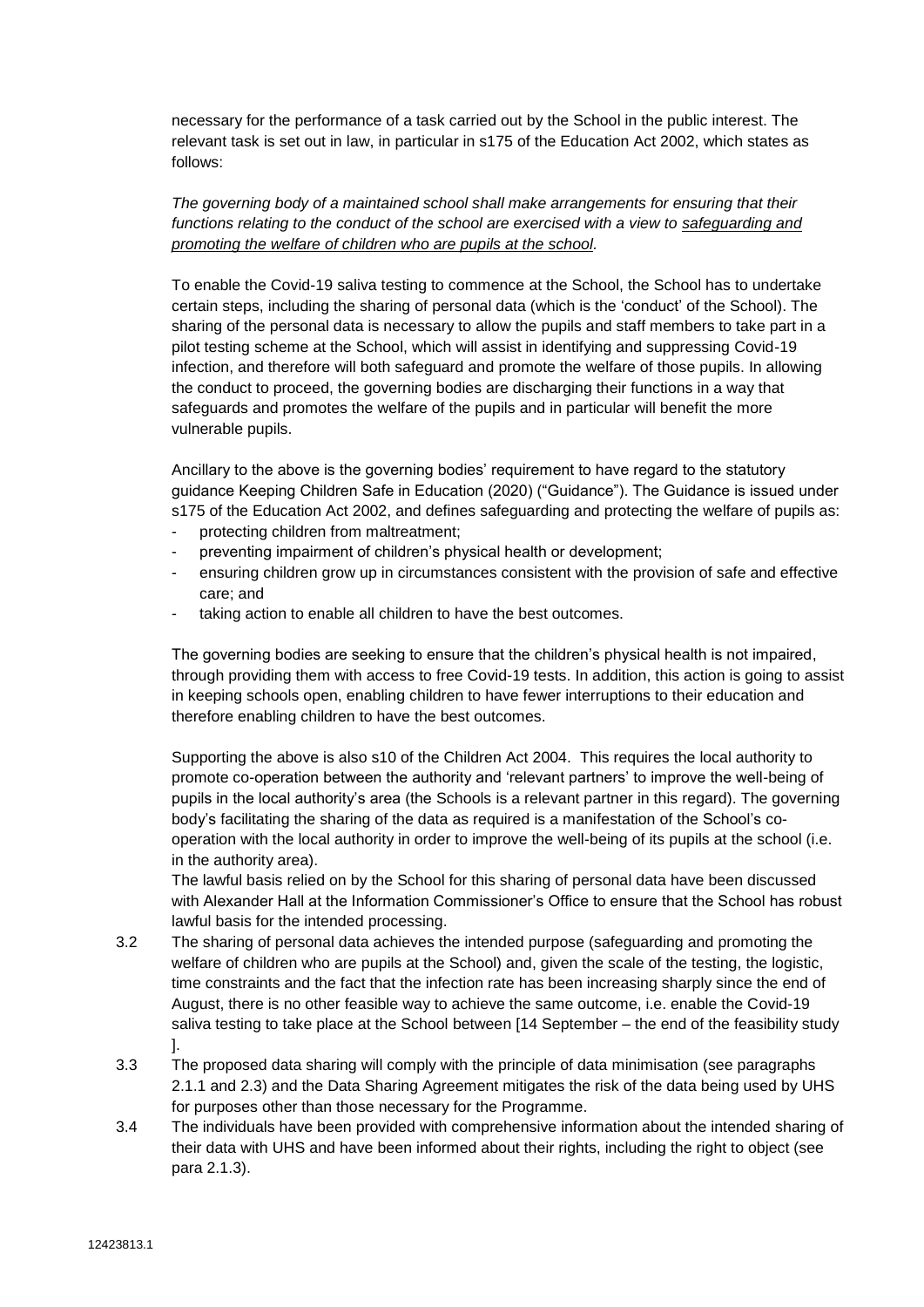- 3.5 The Data Sharing Agreement includes provisions intended to safeguard and support data subjects' rights, including their right to object.
- 3.6 No processors will be involved in the data sharing and pursuant to the Data Sharing Agreement, the data will not be processed outside the United Kingdom without the School's consent.

## **4. Assessment of risks and measures to mitigate risks**

# 4.1 Identified risks

|    | <b>Description</b>                                                                                                                                               | <b>Condition for approval</b>                                                                                                                                                                                                                                                                                                                                                                                                                                                                                                                                                                                                                                                                       | Level of<br>residual risks<br>to data<br>subjects'<br>rights |
|----|------------------------------------------------------------------------------------------------------------------------------------------------------------------|-----------------------------------------------------------------------------------------------------------------------------------------------------------------------------------------------------------------------------------------------------------------------------------------------------------------------------------------------------------------------------------------------------------------------------------------------------------------------------------------------------------------------------------------------------------------------------------------------------------------------------------------------------------------------------------------------------|--------------------------------------------------------------|
| 1. | The School needs to have lawful<br>basis for the intended sharing of<br>personal data                                                                            | Lawful basis established -<br>see paragraph 3.1                                                                                                                                                                                                                                                                                                                                                                                                                                                                                                                                                                                                                                                     | Low                                                          |
| 2. | Data sharing needs to be carried out<br>transparently and fairly in a way that<br>respects data subjects' rights, e.g.<br>gives individuals the right to object. | (i) Transparency<br>requirements have been<br>satisfied through<br>communications with<br>parents/carers and staff and<br>through the provision of an<br>updated privacy policy -<br>see paragraph 2.1.3.<br>(ii) The School has given<br>the individuals as much<br>time to object prior to the<br>sharing of the data, as is<br>reasonably possible, given<br>the tight timescales of the<br>Programme and balanced<br>against the objectives of the<br>data sharing exercise.<br>(iii) The Data Sharing<br>Agreement includes<br>provisions intended to<br>safeguard and support data<br>subjects' rights, including<br>their right to object,<br>following the sharing of the<br>personal data. | Low                                                          |
| 3. | Loss of control by individual data<br>subjects over their personal data                                                                                          | (i) The School has taken the<br>steps to ensure that the<br>individuals are aware of the<br>data sharing (see<br>paragraph 2.1.3) and can<br>exercise their right to object<br>(as above).<br>(ii) The Data Sharing<br>Agreement expressly<br>provides that UHS may not<br>process the shared<br>personal data for the<br>purposes of communicating                                                                                                                                                                                                                                                                                                                                                 | Low                                                          |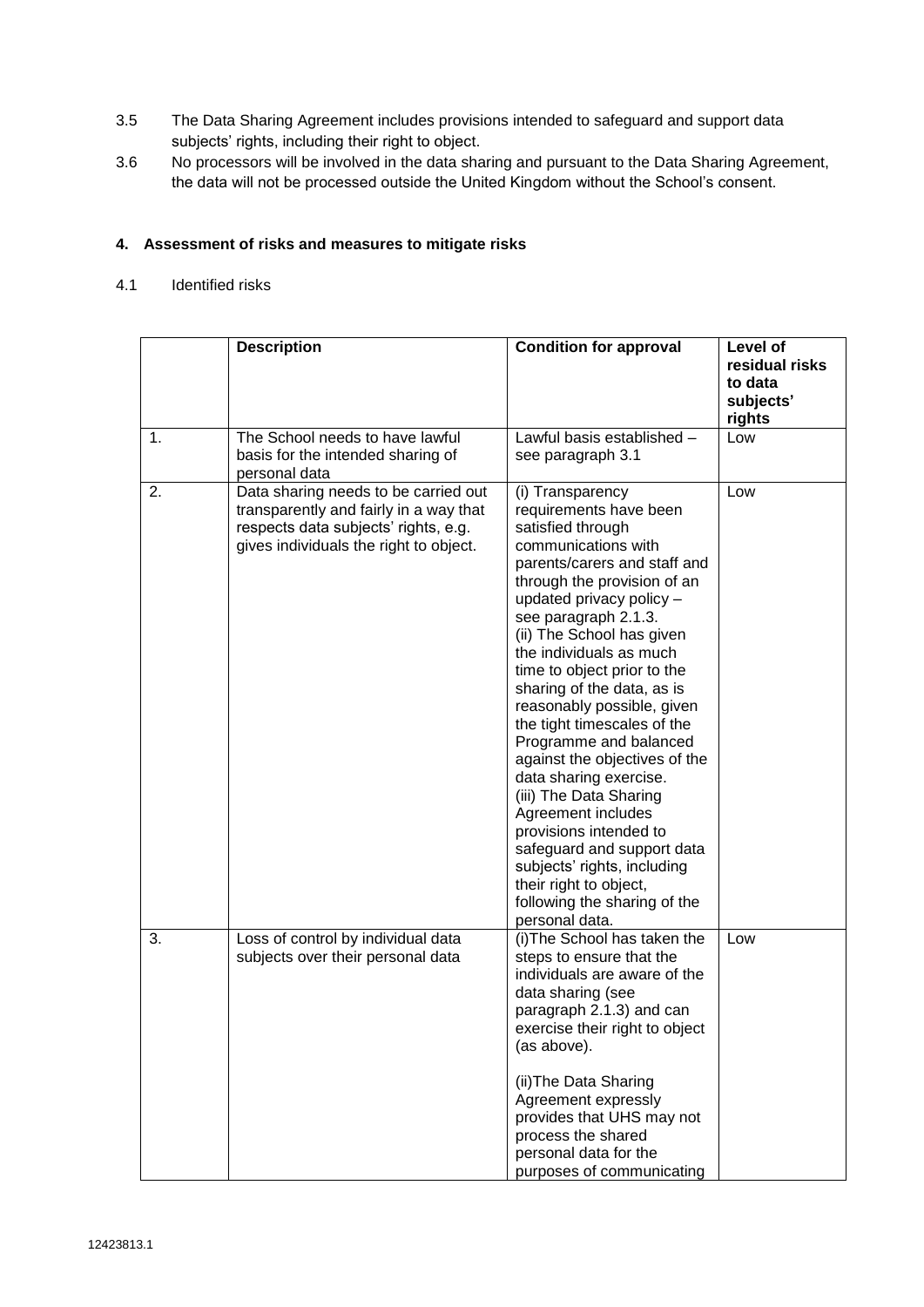|    |                                                                                      | with individuals who have<br>not consented to take part<br>in the Programme without<br>the consent of the Head<br>Teacher at the School.                                                                                                                                                                                                                                               |            |
|----|--------------------------------------------------------------------------------------|----------------------------------------------------------------------------------------------------------------------------------------------------------------------------------------------------------------------------------------------------------------------------------------------------------------------------------------------------------------------------------------|------------|
| 4. | Personal data being used in a way<br>that data subjects would not normally<br>expect | (i) The School has taken the<br>steps to ensure that the<br>individuals are aware of the<br>data sharing and can<br>exercise their right to object<br>(as above)                                                                                                                                                                                                                       | Low/Medium |
|    |                                                                                      | (ii) The Data Sharing<br>Agreement contractually<br>limits the scope of permitted<br>use by UHS.                                                                                                                                                                                                                                                                                       |            |
|    |                                                                                      | Ultimately, given that UHS<br>will become an independent<br>controller of the shared<br>personal data, the School<br>will not be able to retain<br>control over the use of this<br>data by UHS, but by<br>entering into the Data<br>Sharing Agreement the<br>School has taken steps<br>available to it to ensure that<br>that data will be processed<br>lawfully, fairly and securely. |            |
|    |                                                                                      | However, pursuant to the<br>Data Sharing Agreement,<br>UHS will be required to<br>delete personal data of any<br>person who does not or<br>whose child does not<br>participate in the provision<br>of saliva samples from the<br>UHS database at the end of<br>the Programme, i.e. on or<br>before the end of the<br>feasibility study.                                                |            |
| 5. | Risk of a data breach during transfer                                                | The School has considered<br>security measures<br>adequate for this transfer -<br>see paragraph 2.1.4                                                                                                                                                                                                                                                                                  | Low/Medium |